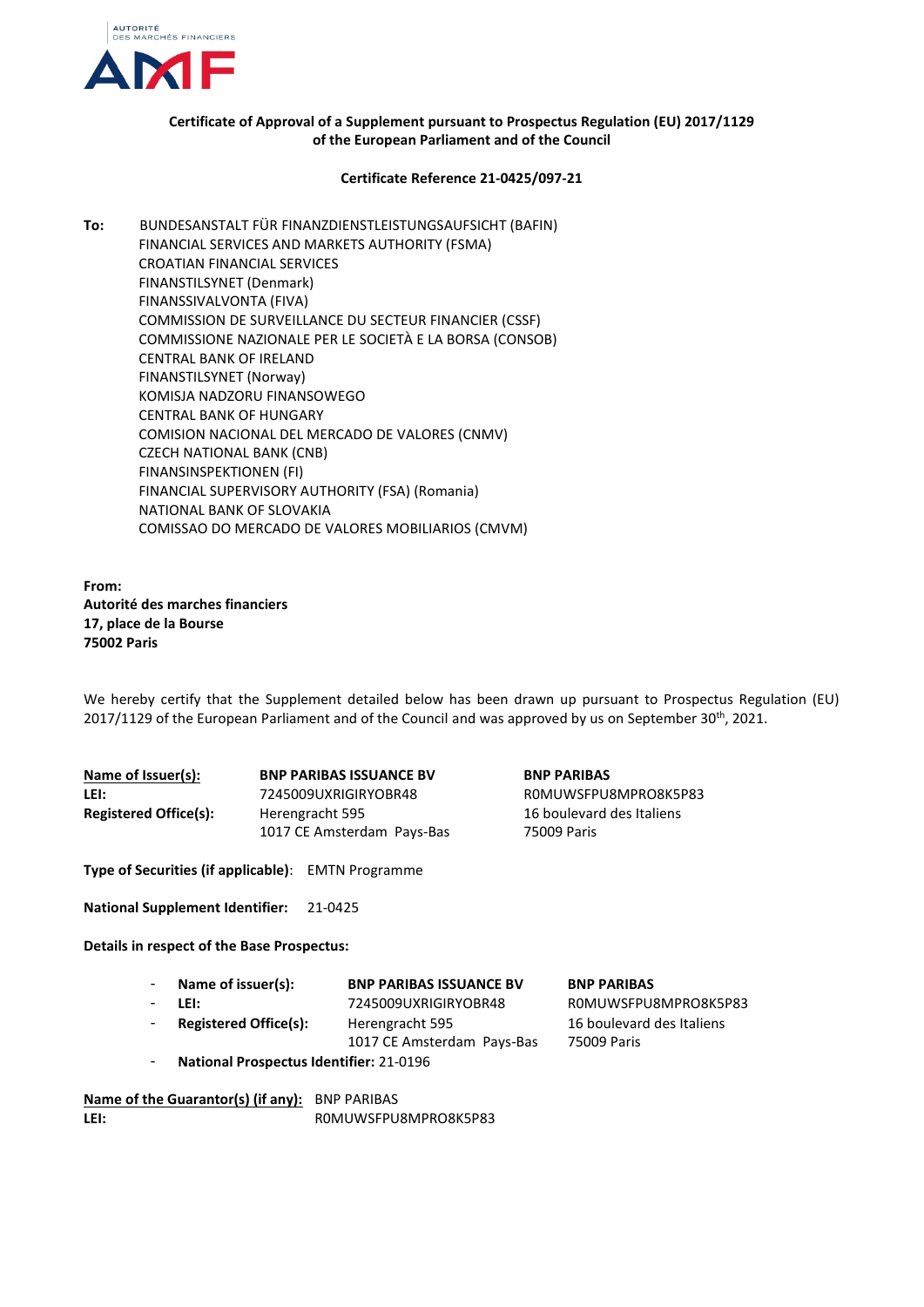

## **Signed:**

Digital signature on next page

**For and on behalf of the: Robert Ophèle Chairman**

Date: September 30<sup>th</sup>, 2021

**Attachment:** English supplement